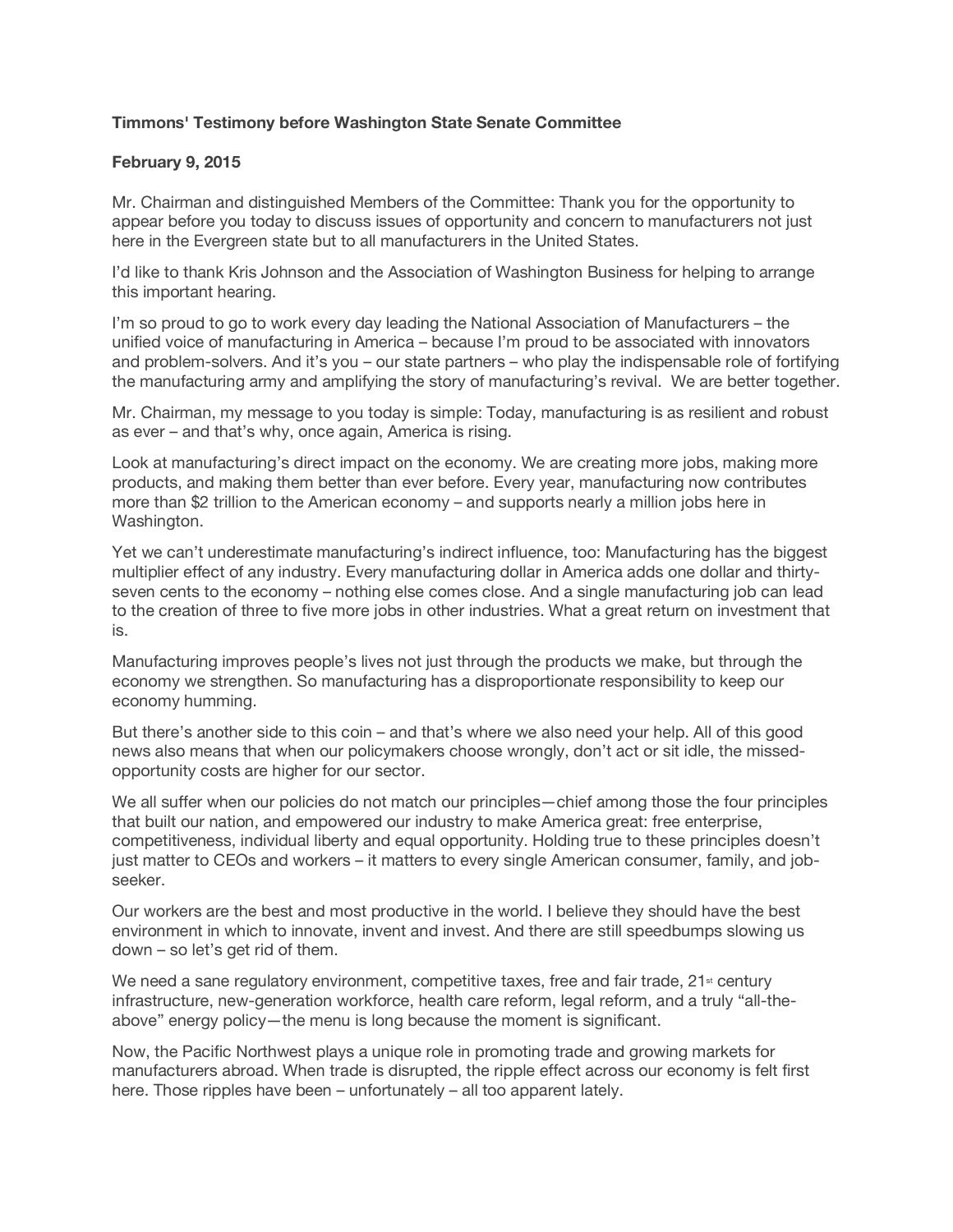The slowdown at our West Coast ports slams manufacturers. You know this well.

The challenge of managing inventory has forced one global manufacturer with plants in multiple states to limit overtime for thousands of its employees in January and February – and in some cases, it's eliminated overtime completely. That means millions of dollars in lost wages.

The other Washington has to act, of course – the administration should increase pressure on the parties to resolve the slowdown. But everyone—including lawmakers here— has to encourage the parties to reach an agreement to return the ports to normal business operations – so that we can eliminate this uncertainty, and keep global commerce moving.

Last year, limited port capacity for agricultural exports hurt farmers not only in Washington, but also manufacturers of tractors, of trucks, of fertilizers, and many other industries that support those farms.

And in the near future, without timely action by state policymakers, the Northwest could lose billions in new privately funded port investments. Manufacturers are closely watching the expected draft findings of an environmental review later this year for each of the two proposed coal export facilities in Washington. The oil intermodal terminal in Southwest Washington, under state and Federal review, is also of concern.

These investments are designed to meet long-term and growing national and international demand for the affordable and responsibly developed energy supplies made right here in North America. New facilities will grow the region's capacity to open new markets and benefit all consumers. And in bringing new business to Washington ports and facilities, these projects will support existing Washington manufacturers that rely on healthy, competitive ports to access raw materials.

The Pacific Northwest is America's most competitive gateway to the Pacific Rim nations. A strong, growing, and vibrant market for goods and commodities there ensures future generations of opportunity for companies and workers here.

Let's be clear: any factor – be it regulatory failure, politics, or trade barriers – that hinders the export of American goods to the Pacific Rim, ultimately harms workers in Washington and in America. If we do not actively grow exports – for all goods and commodities – we will watch those jobs and opportunities needlessly lost to competitors abroad.

Manufacturing's best days can still be ahead of us. New technologies like 3-D printing, nanoscale chemistry, energy efficiency, satellite technology, game-changing innovations from Microsoft, composites being used at advanced manufacturing companies like Boeing and BMW, medicines that are saving lives – that's a part of manufacturing today.

We've come a long way since my grandfather left the family farm to stand in line for six months at the local paper plant in Chillicothe, Ohio. He went back every day until he got the job that would move my family into the middle class.

Manufacturing is about people, like my grandfather. It's about people who stay true to, and rise with, the principles of free enterprise, competitiveness, individual liberty, and equal opportunity.

When the world needs America to help make it out of a rough patch, it's manufacturers in the United States who make the things that make it happen. They're the ones who make anything possible.

But like any good manufacturing process, none of what we do, and what we make possible, happens on its own.